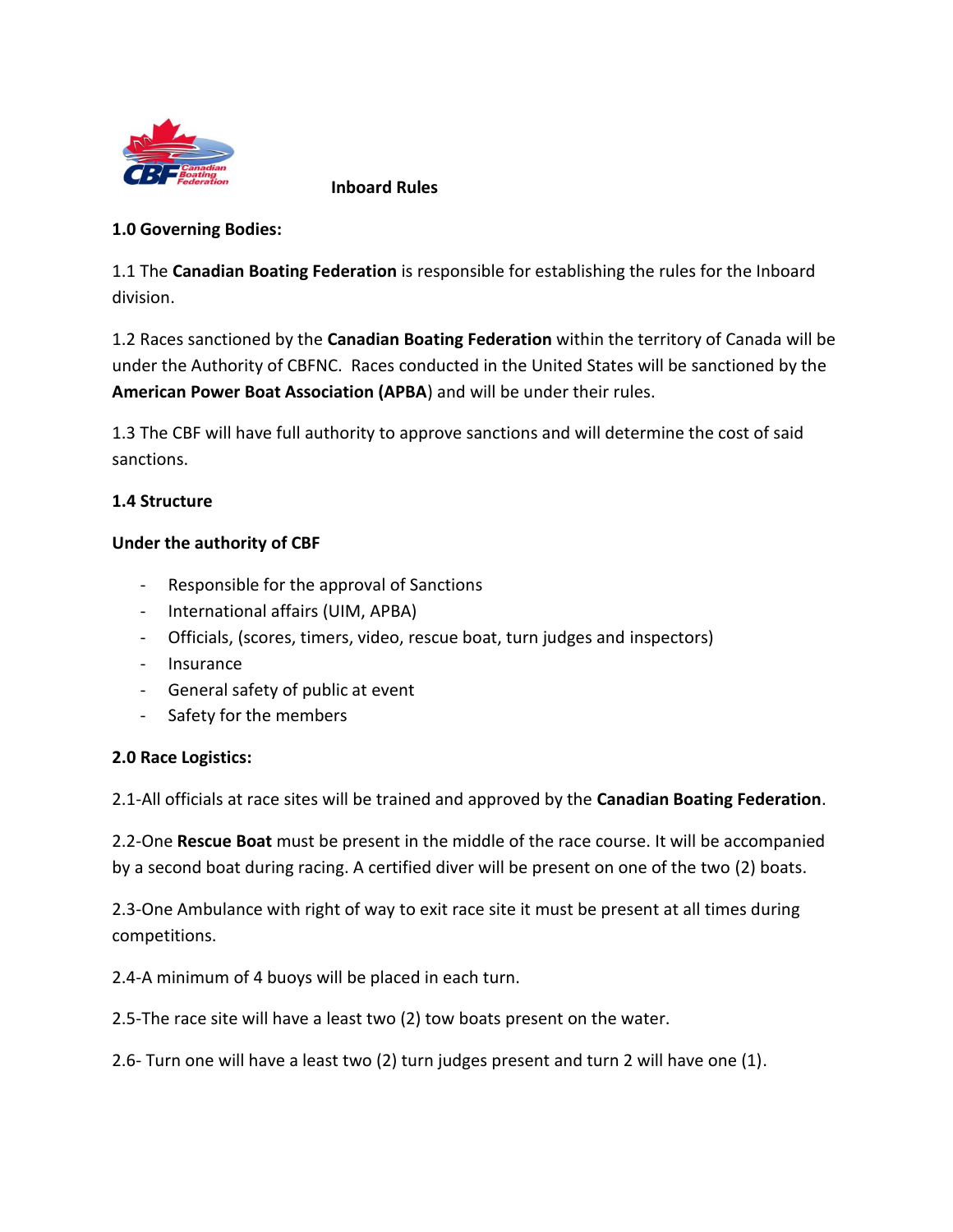2.7-The minimum depth of the water at the docks will be four (4) feet and the race course will have at least six (6) feet.

2.8- Race promoters and race site will conform to the conditions and obligations set forth by the insurance company.

# **3.0 Registration:**

3.1- Registration will take place every Saturday between 8:15 To 9:15 unless stated otherwise on the sanction

3.2-Only boats registered with either the CBF or APBA will be permitted to compete in sanctioned regattas. Hulls may only be registered once per weekend and the points will count towards the **CBF** High Points.

3.3- In order for a class to be official for the High Points Championship a minimum of four (4) boats must be present at the regatta.

3.4-**CBF** has the right to refuse any registration if capsule training, medicals and vision tests are not up to date. All other registrations will be accepted.

3.5-All competitors must go through registration and sign all waivers that are required by the insurance company.

3.6-Racing memberships may be sold at race events on Saturday morning, however it is required to show proof of medical, capsule test and vision examination in order to participate at the event.

# **4.0 Starting Procedure and Finish of race. (Unless otherwise specified on race sanction)**

4.1 At the first race of the year, during the drivers meeting a random draw will be held for each class in order to establish lanes and heats for the first heat of racing. The following weekends, the lanes and heats will be conducted based on position in the High Points Championship. Each weekend a consolation heat will be run for each class. For the final the (standby) boat will be put in the water.

4.2-After the start, boats may only change lanes after the exit pin of turn one (1) with a 3 boat length lead.

4.3-Boats are only permitted to leave the pits after the 5 minute gun; they must pass at least once in front of the (start/finish) line before the start. If they do not will receive a one lap penalty (P-3) (see section 9).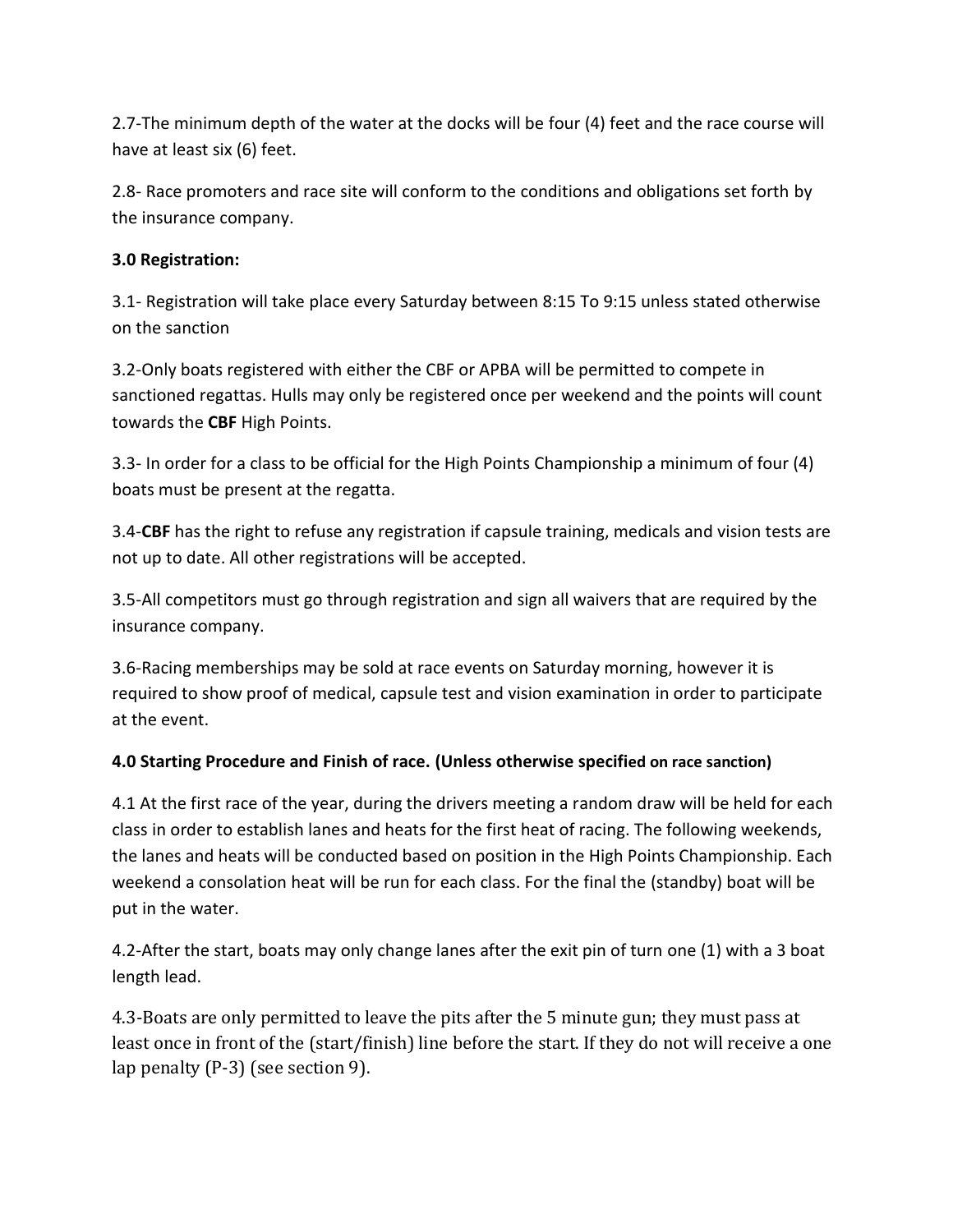4.4-No boat or boats may pass the start line with less than 10 seconds on the clock. Those found at fault will be consider as jumping the gun and will receive a one lap penalty (P-1).

4.5- the official start will be when the clock reads 0:00. At that moment the official timer will start and the race will be underway. If there is any trailer positions the second line must start 5 seconds later.

4.6- The scorers are present to determine who starts and finishes the heat. If they are not able to come to a conclusion on the start or the finish, video replay may be used with an authorized CBF official present. **All video replays must confirm any decisions without a doubt.**

4.7-Durring the racing day, only officials will be permitted to view the video replay. At the end of the day, drivers and the representative will have the right to view it as well.

4.8-The first boat who completes the race will receive the checkered flag, every boat following will also receive it as well as long as they are not helped externally.

4.9- When the Black flag is given it means the race has finished for all participants and you may return to the pits.

### **5.0 Heat Points**

5.1 Points will be allocated as follows

# **POSITION**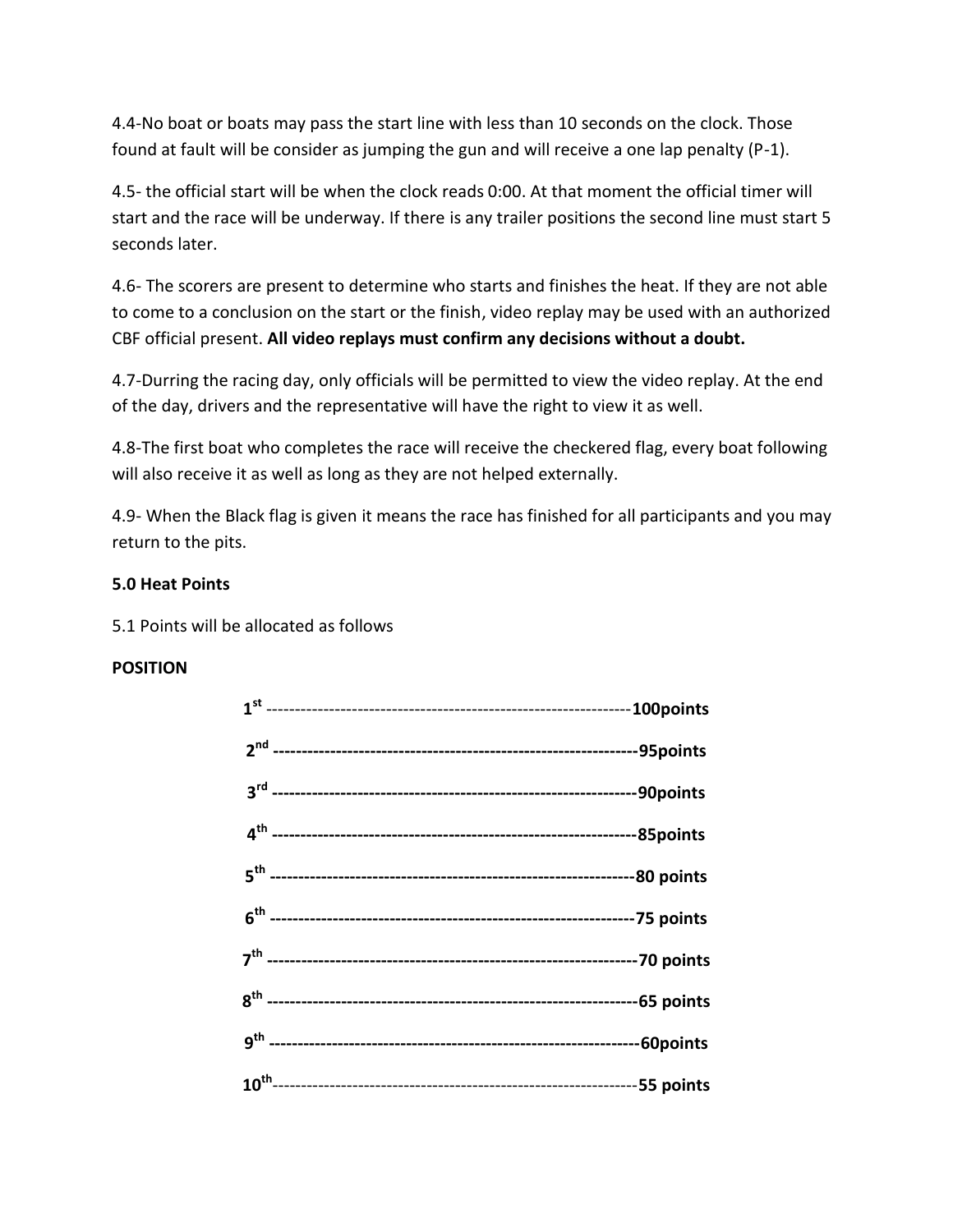|                      | -0 points   |
|----------------------|-------------|
| $13^{\text{thET +}}$ | -40 points  |
| $12^{th}$ ----       | --45 points |
| $11^{th}$            | -50 points  |

5.2-Points are given to the boat not the driver.

5.3-The order of finish of a race is based on:

**1**- The number of laps completed

**2-** The position based on the number of laps

5.4-Points are given out based position.

5.5-A race is considered official after 3 laps; points will be given based on the order of position.

5.6-Poinst will only be given to boats that have completed a minimum of one (1) lap.

5.7-If a race day is cancelled the boats that are registered for that day of competition will receive 5 points counting towards the Championship.

5.8-The High Points Championship.

5.8.1-**Total Points**: The boat with the greatest amount will be presented with first (1<sup>st</sup>) overall and the following teams will follow based on each total point.

5.8.2-**Breaking a tie**: If there is a tie in points between two (2) or more boats, the final positions will be determined on the following criteria:

**A**-the most first  $(1<sup>st</sup>)$  place finishes in a final.

**B**-the most second  $(2^{nd})$  place finishes in a final.

**C-the most third (3<sup>rd</sup>) place finishes in a final.** 

# **6.0 Qualifications and Time Trials:**

6.1-All laps (3) will be timed and only the fastest lap will be kept.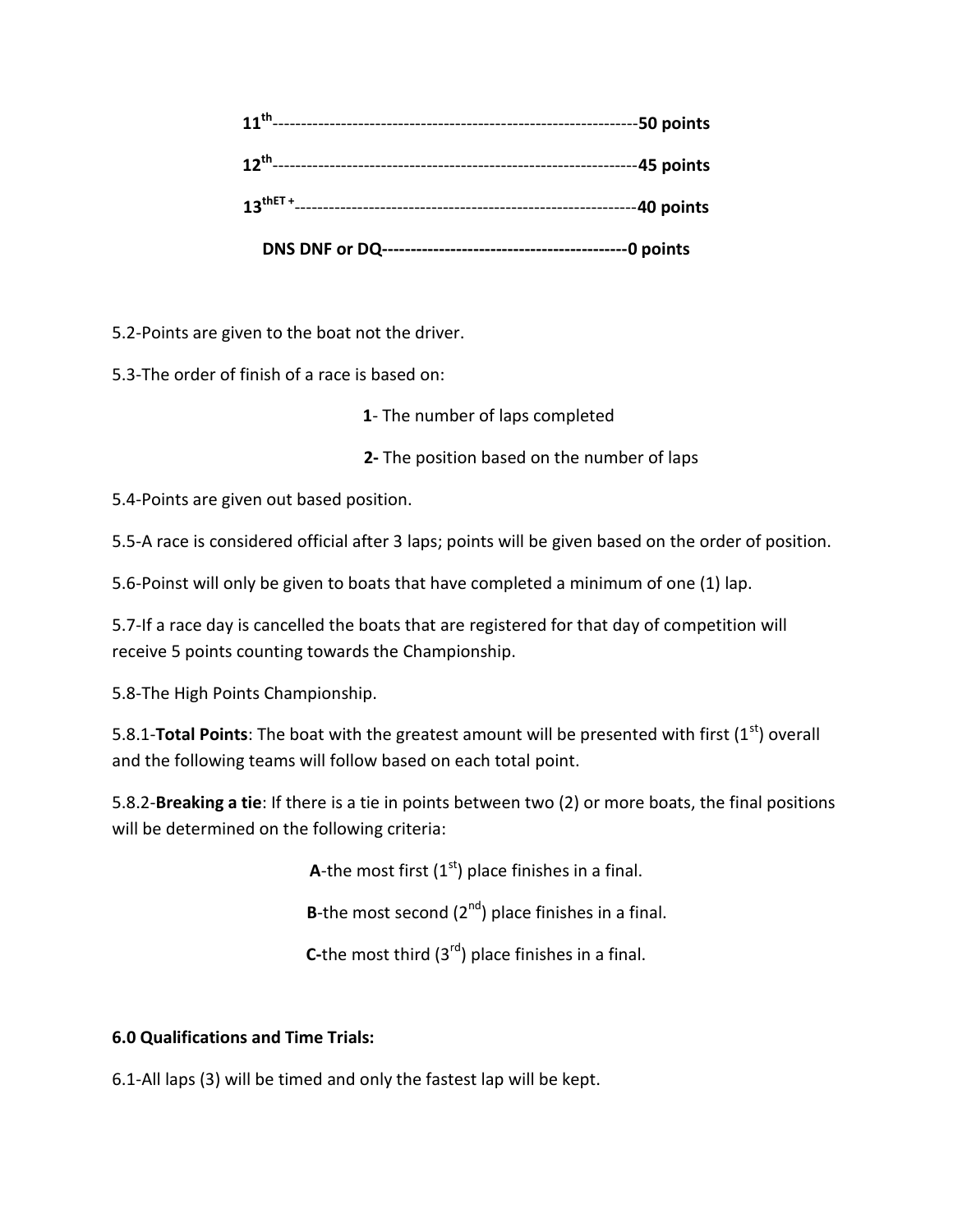6.2- The heats and lanes will be as follows:

 6.2.1 **Qualification 1: (HEAT)** will alternate based on timing for the first weekend.

 **(LANE**) will alternate based on timing for the first

weekend.

6.2.2- **Qualification 2: (HEAT)** will alternate from qualification Heat 1.

 **(LANE)** will be opposite from qualification Heat 1.

**Note**: A driver may give up his lane but must then take the start on the outside of the field.

6.3-The maximum amount of boats in any specific heat will decided by the CBF officials.

6.4-There will be a maximum of two (2) qualifications or time trials per day of competitions.

### 7.0**-Final**

7.1-The final will consist of a maximum of ten (10) boats for all **Inboard** classes with the exception of the **Grand Prix** class. **Grand Prix** will have five (5) boats on the front line and three (3) trailer boats in the exterior lanes. The number of boats in the final will be determined based on the race course.

7.2-For each class one standby boat will be in the water, with a second ready on the trailer. The Team and driver must be ready at all times. If one or more boats cannot start the referee reserves the right to fill the field and will the boats will take the start in the outside lanes. If any boat forfeits the standby boat will fill the field.

7.3-The final positions will be determined on total accumulated points from the qualifying heats or time trials. The remaining two (positions) for the final will be based on fastest qualifying speed if there are no consolations final. If a consolation final is used, then the winner from that race will be qualified as well as the last qualifier in the last corridor. If there are two consolations the winner of each of them will go to final for the last two remaining corridors after the corridor reserved for the best speed.

7.4-After the five (5) minute gun has fired, boats will have three minutes to leave the pits, and if one of the boats does not leave the standby boat will then be permitted to fill the field. The standby boat will not be required to pass the start/finish line before the start.

7.5-A consolation heat will be held if there are 12 to 19 boats, with the exception of Grand Prix.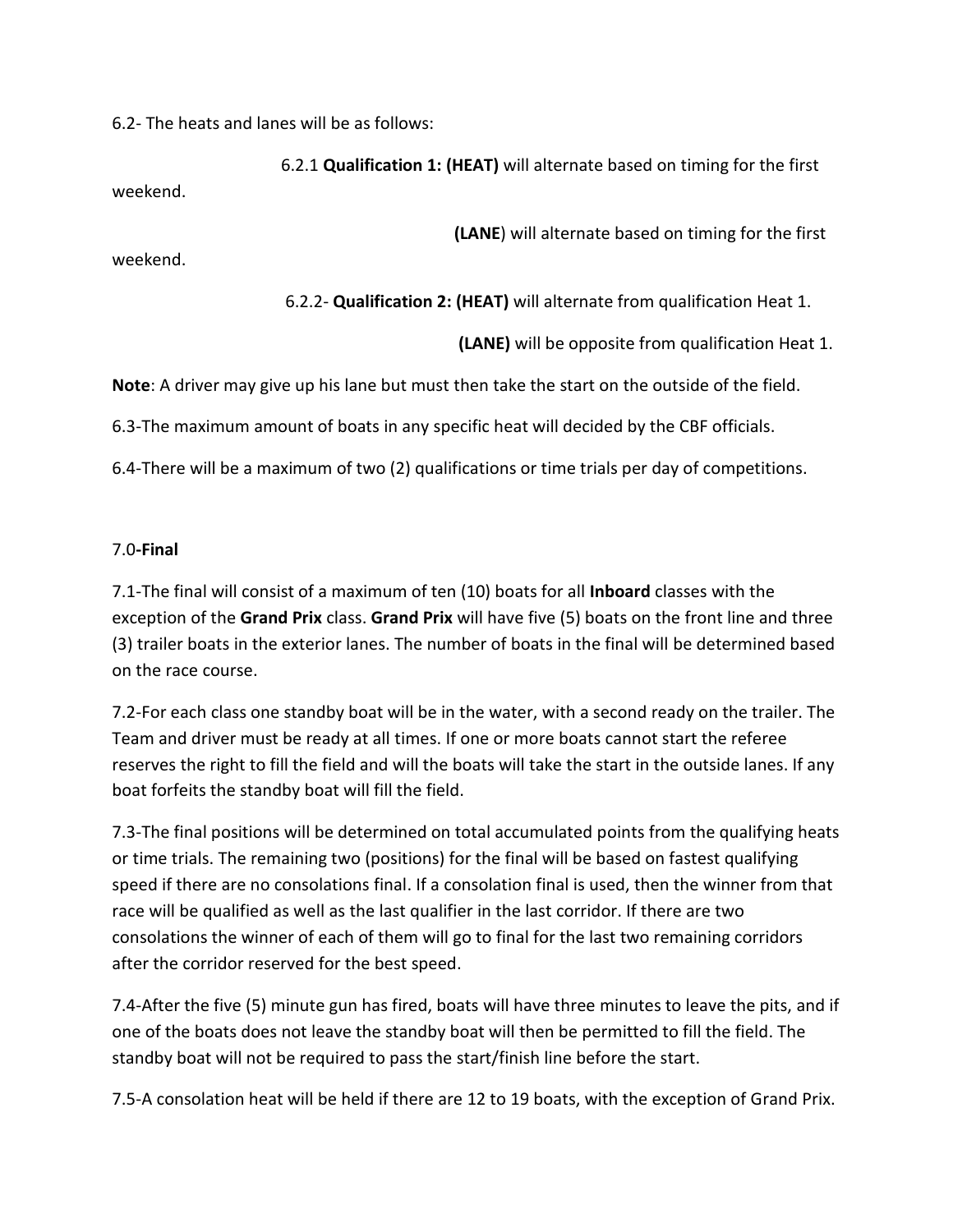A consolation will be conducted with the following rules in place:

-the winner of the consolation will be qualified in the outside lane for the final.

-the second  $(2^{nd})$  place boat from the consolation will be the only standby boat.

-no points will be awarded for the consolation.

-a minimum of four (4) boats will be required for a legal start.

7.6-For classes over twenty (20) boats registered with the exception of Grand Prix.

-there will be two (2) consolation heats.

-the two heats will be divided based on points accumulated

-the winner of each consolation will be qualified for the final and a draw will draw for lane position.

-the second (2<sup>nd</sup>) place finishers will also draw to determine standby boat.

- No points will be awarded for the consolations.

-a minimum of four (4) boats will be required for a legal start.

7.7-There will be only one (1) final per class per weekend at CBF sanctioned events.

7.8-if no qualification heats can be held before the final, the top 8 boats in high points will participate in the final.

7.9-If a final cannot be held the winner will be determined by total points for the weekend. If there is a tie in points the time from the last qualifying heat will be used.

### **8.0 Rules of the Track**

8.1-Testing will be permitted at the discretion of the CBFNC. If time, weather and more than six (6) boats wish to participate.

8.2-It is the responsibility of the owner and driver to insure the boat is ready on time for the race. If a boat has a problem and is not ready to be put in the water on time it will take the start in the outside lane. The pit manger may declare the boat scratch after a certain amount of time.

8.3-TheCBFNC and the Head Referee will jointly decide if racing can be conducted if weather conditions are questionable.

8.4-A race shall be approximately 5 miles.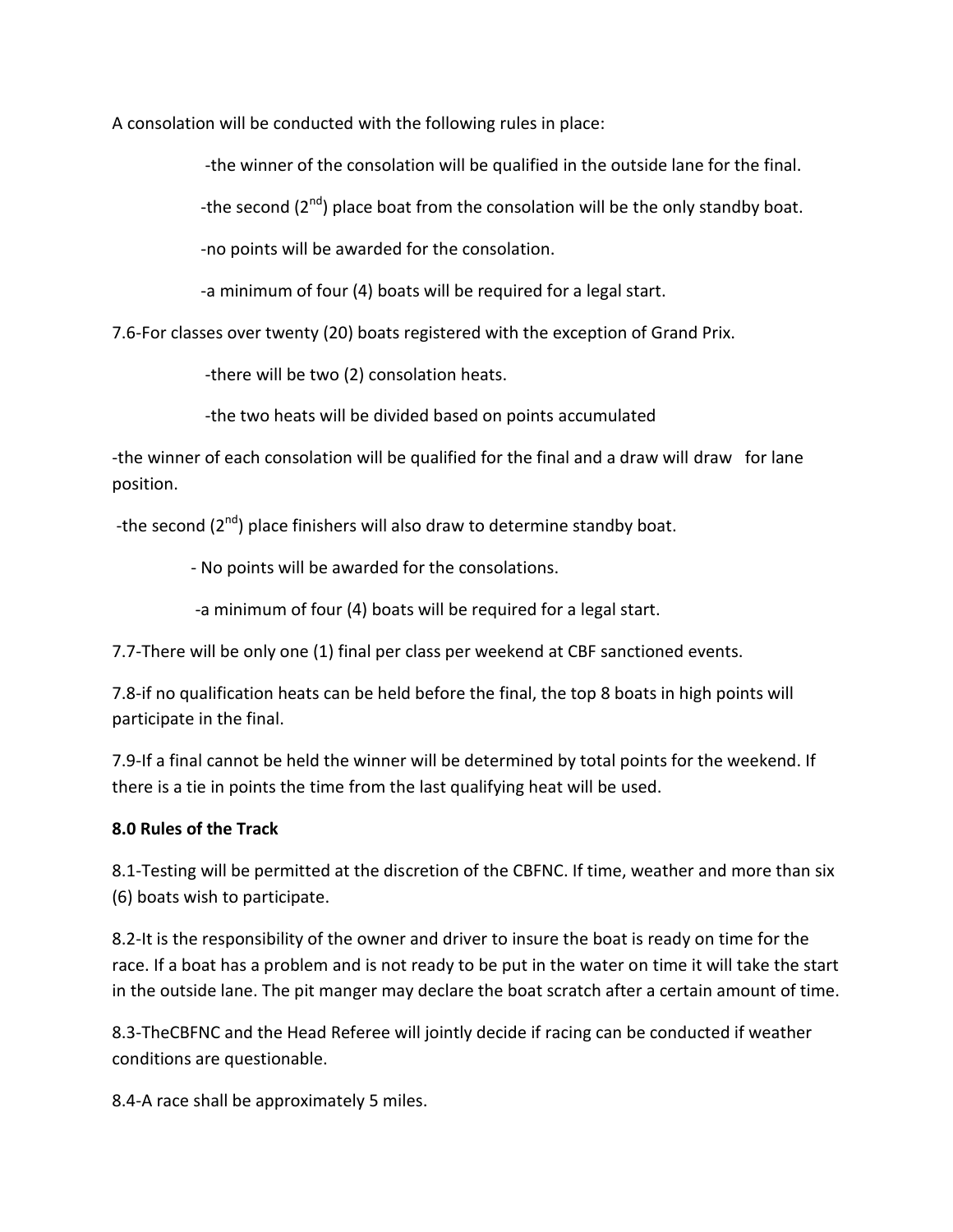8.5-If a race must be rerun; boats will refuel in the water. Teams must have one person equipped with a fire extinguisher identified with your team number. No draining will be permitted in the water. If a second  $(2^{nd})$  restart is required boats will then be returned to the trailers.

8.6-If a race is stopped; the boat or boats that cause the stoppage will not be permitted to return for that race.

8.7-If a boat stops on the course the driver must open his canopy and signal the officials he is OK. The inside of the canopy must also be painted bright orange. The driver must also keep his helmet on at all times. The only time a driver may remove their helmet is to remove the air mask, once removed they must put the helmet back on

8.8-Strobe lights are not mandatory.

8.9-Once a driver gets out of his cockpit; his race is considered over (DNF).

8.10-Durring the five (5) minute warm up period the only place a boat may enter the infield is on the back stretch. The only place a boat may re-enter the course is between the start finish line and the entrance pin of turn one (1). Boats on the course have the right of way.

# **8.11 Flags**

 **Black with yellow line:** return to pits.

 **Red:** Race is stopped, stop immediately.

 **White:** 1 minute before the start or the last lap.

 **Green:** Time during between five (5) minutes and one (1) minute gun.

 **Yellow:** Caution on the race course (**Pay Attention**).

 **Checkered:** End of the race.

The flags are to always be shown at the start finish line and turn judges, with the exception of the white flag with one lap remaining and the checkered flag which are shown **ONLY** by the judge's stand**.**

8.12 A race is considered official once 60% of the race is completed by the leader.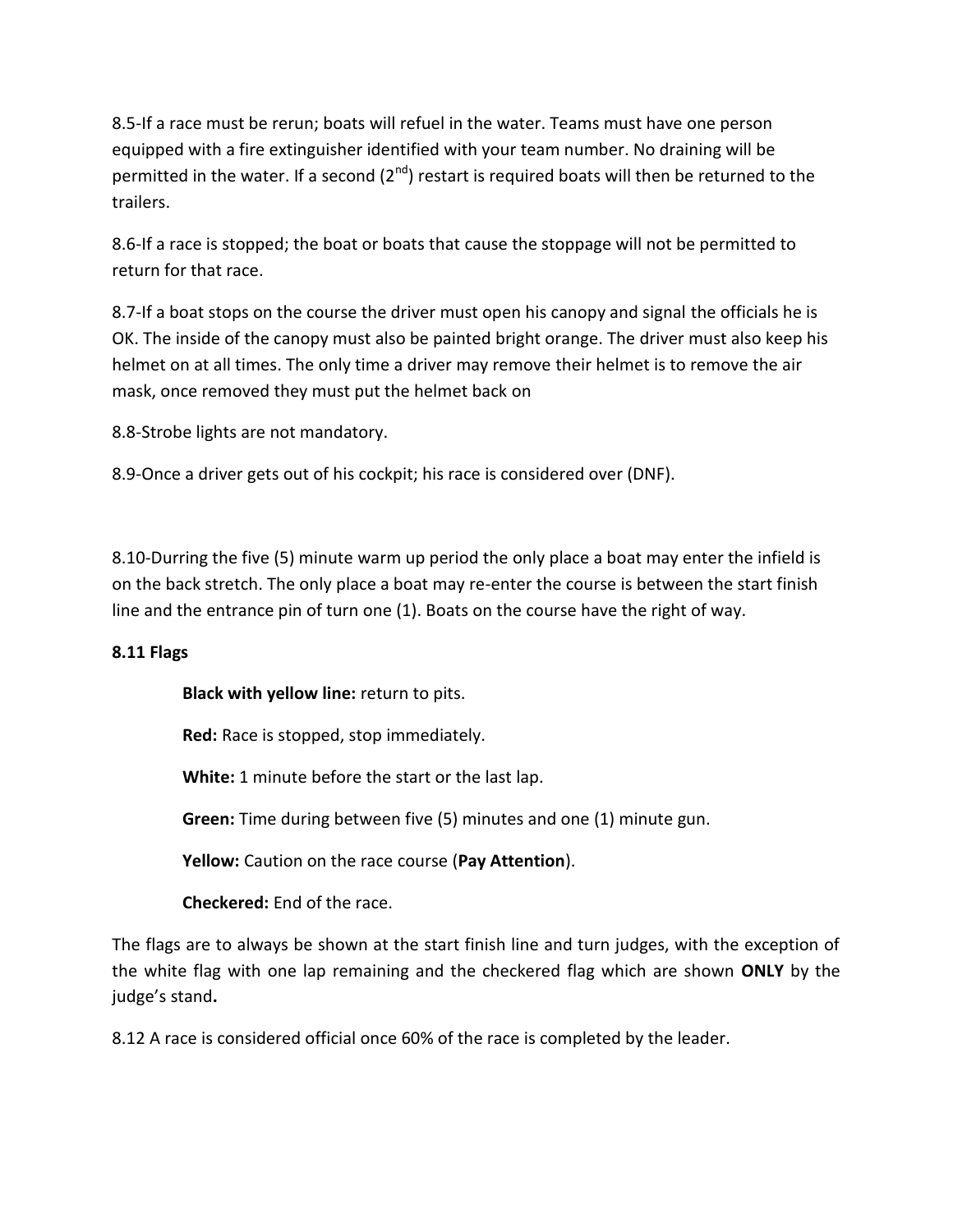#### **9.0 Penalties**

**P1-** A boat that jumps the gun (Start/finish) line, with ten (10) seconds or less remaining**.**

**P2-** A boat that changes lanes with less than three (3) boat lengths.

**P3-**A boat that does not pass in front of the start/finish line at least once during the five **(5) minute warm up period.**

**P4-**A boat that pushes or bears out; or in; on another more than two (2) lanes.

**P5-**A boat that destroys a buoy for no justifiable reason.

**P6-**A boat that misses a buoy and does not go back around it legally.

**P7-**A boat that is found at fault as set forth in rule # 8.10.

**P8-**A boat that does not maintain its lane until the exit buoy of turn one (1).

**P9-**All situations that are judged non acceptable by the referee.

9.2-Any boat that receives two (2) penalties or has been declared dangerous may be disqualified. (P1 is not included)

9.3-The referee call is final.

9.4- A referee may put a driver on restrictions if they incur multiple (three 3) of the same penalties during the season. (P-1 is not included)

### **10.0 Restrictions**

Restrictions are under the authority of the Canadian Boating Federation (CBF) officials. Drivers must complete their restrictions in the presence of a certified CBF Referee.

### 10.1-NEW DRIVERS

**1-**Three (3) starts on the outside, behind the pack and must remain at the back of the field for the entire heat.

 **2-**Two (2) starts on the outside and must remain on the outside the entire heat.

 **3-**Two (2) starts on the outside and must remain there for the first lap.

 **4-**Start on the outside and remain there until the exit of turn one (1).

10.2-Experienced Drivers stepping into the Grand Prix class.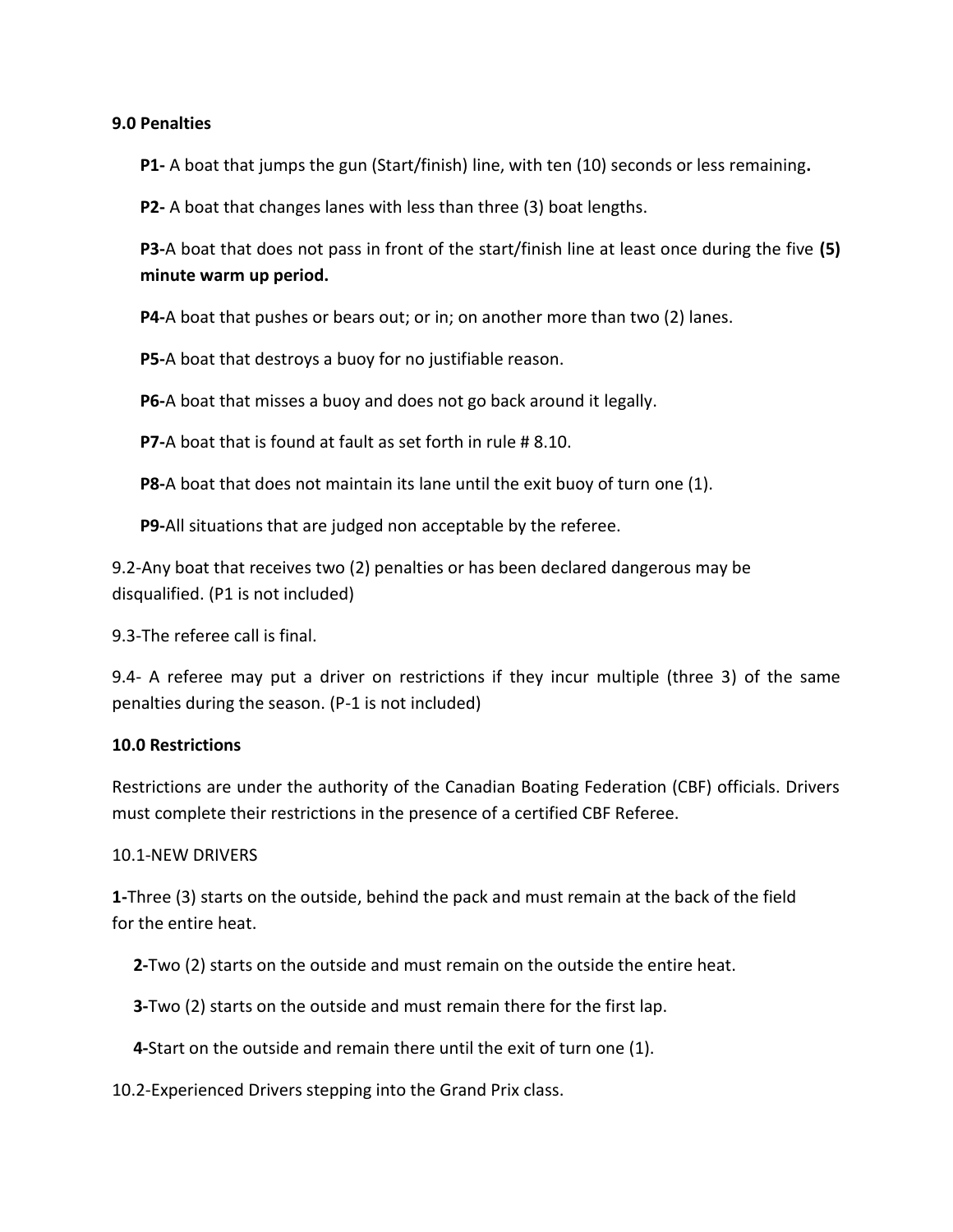**1-**Four (4) starts on the outside and must remain there for the first lap.

**2**-Four (4) starts on the outside and must remain there until the exit of the first ( $1<sup>st</sup>$ ) turn.

10.3-Experienced drivers stepping up to another class, experienced drivers with a new boat or rebuilt or a driver that was inactive for more than (2) years.

**1-Two (2) starts on the outside and must remain there for the first**  $(1<sup>st</sup>)$  **lap.** 

**2-Two (2) starts on the outside and must remain there until the exit of the first (** $1<sup>st</sup>$ **) turn.** 

10.4- Referees reserve the right to refuse drivers the right of passage to the next restriction if he feels that the safety of other competitors may be at risk. He may put an experienced driver as well on restrictions.

10.5-A restriction form must be signed and completed by the head referee concerning restrictions in order to approve the completion of said restrictions.

10.6-No driver may change classes in order to speed up the restriction process

10.7-The minimum age limit for drivers on December 31 of the previous year must be:

- 14 years old for 1.5 litres.

-16 years old for 2.5 litres, 5 litres, Can-Am/Pro-Stock.

-21 years old for Grand Prix class and 50 heats of racing experience in another class.

# **12.0- Technical Rules**

12.1-The GP class will use the rules in Annex A.

12.2-All exterior systems (eg.duck bills) for draining the boat during competition are strictly prohibited. As well, all hulls must have water check valves installed in order to prevent water from exiting the engine while being lifted from the water. If this valve does not operate during the weekend of competition the competitor must correct the situation for the next heat, if it cannot be replaced or fixed the inspector must be notified as to verify that no one goes under the boat while it is the air. The competitor must be sure to have the valve replaced or fixed for the next event.

12.3-All hulls (cockpit) must have an air inlet for ambient air and an exit.

12.4 Every hull must go thru safety inspection before being permitted to participate in any competition. Safety approval stickers will be given after inspection and must be visible. Boats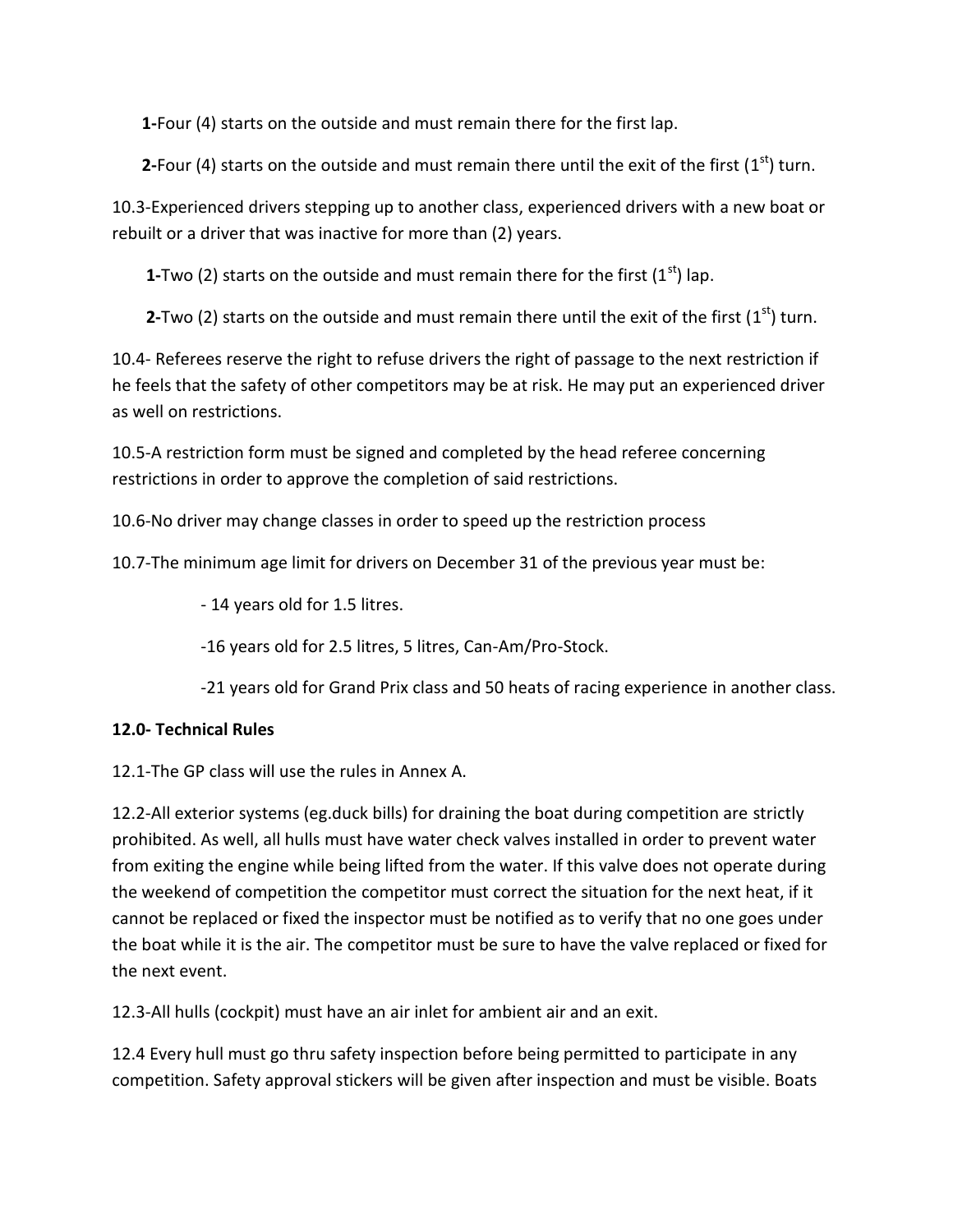will be ready for inspection at 8:00 am on the day of competition. If they are not the driver will be sanctioned as follows:

**-First offence:** verbal warning

**-Second offence:** scratched for one qualification heat.

 **-Third offence:** suspended for the weekend.

12.5-The technical inspection will be conducted at the discretion of the inspector.

# **13.0-General Rules**

13.1**-**Canadian Boating Federation and American Power Boat Association members are permitted at CBF sanctioned events. With the exception of (Nationals) racers will need to be CBF members.

13.2-A dress code is always in affect. Proper attire should be respected. CBFNC may sanction those that do not comply. This applies to all team members, officials and directors. Anyone that has a HOT Pit Pass must have: closed shoes, shirt with sleeves, pants or Bermuda style shorts. Members must have clothing that identifies them with their team (colors) at a minimum, for anyone working on or that goes on the dock with the boat in question. Spectators will be able to identify you with your team and equipment.

13.3-No boat or team may have a name that is considered obscene or may be deemed offensive to any person or spectator which may damage the reputation of the sport.

13.4-No owner, driver or member of a team can hold another owner, driver or team member, Association or Federation responsible for any injuries, physical or mental, resulting from a racing accident during an event, with exception of any deliberate act, premeditated, or unsportsman like conduct towards another. The decision for acting on any situation will be under the authority of both the CBF and CBFNC.

13.5-All drivers must attend the (DRIVERS MEETING), at the time it is specified on the sanction. Driver must remain at the meeting at all times unless given permission by the referee. Any driver that is not present will be disqualified.

13.6-Hulls must keep the same number for the entire season. Numbers will be visible, having a minimum height of 12 inches by 2 inches thick. The number #1 is reserved for the high points champion from the previous year.

13.7-All racing hulls must be equipped with an adequate towing hook.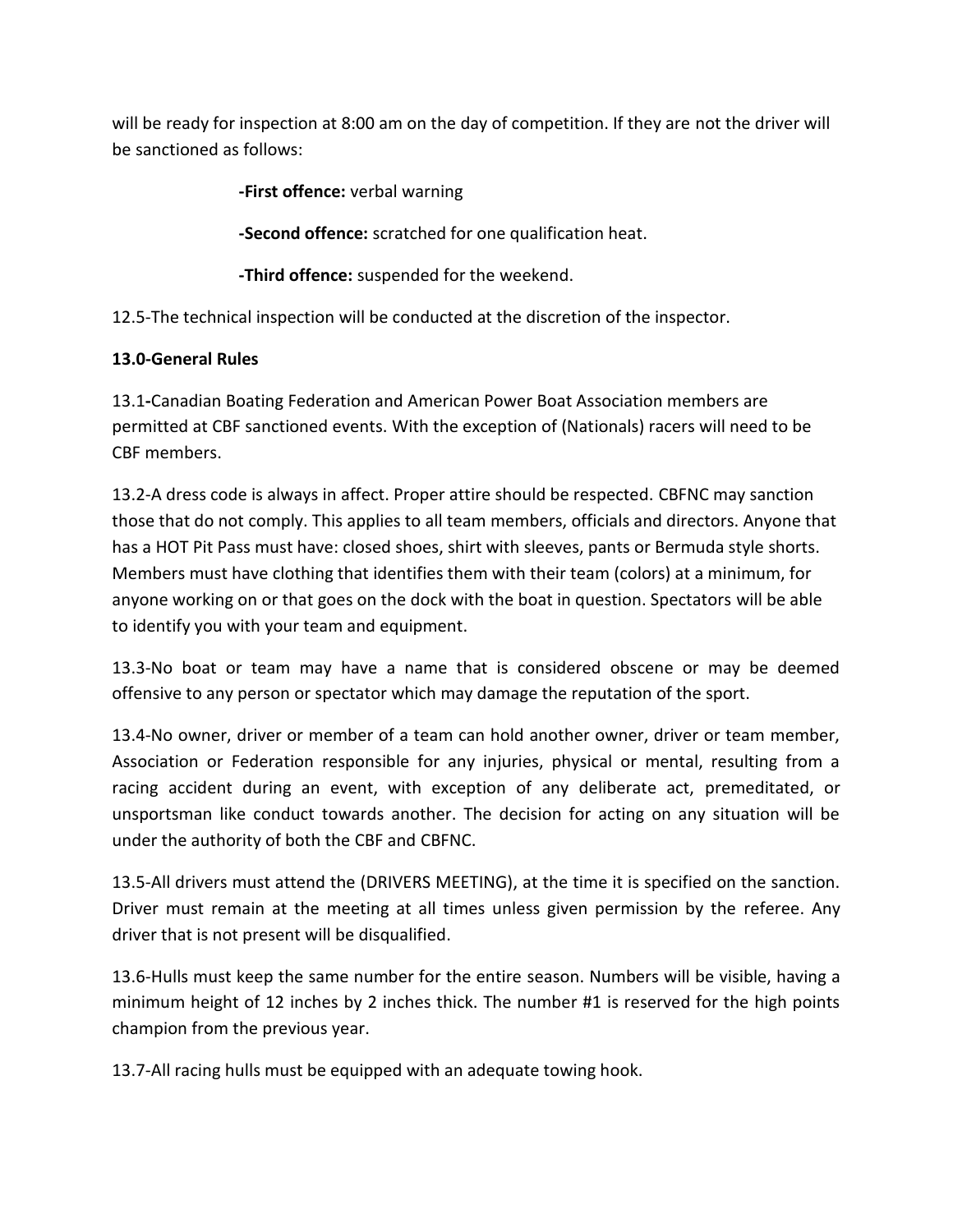13.8-All racing helmets must fit the following criteria: (SNELL or DOT 2000 or higher)

- Department of Transportation.

-American National Standard Institution Inc.

-SNELL

-Military type design (CGF, LA100, LH050, LH150, LH200, LH250, Gentex HGU84P)

Helmets are mandatory and must be in good condition. After any impact the helmet must be inspected by the CBF inspector. If a helmet is damaged, it must be replaced.

13.9-Drivers must keep their helmets on at all times, even when they are being towed. Drivers are allowed to remove their helmet in order to remove their air mask. They must put the helmet back on afterwards.

3.10-All drivers must have a life jacket with the exception of those who are in a type 4 capsule. (Drivers who are in type 4 cockpits must have a flotation device with them in the cockpit).

13.11-All drivers must take part in capsule test every 2 years. All drivers must do the test without air and then have the opportunity to do it a second time with air.

13.12-Onboard air is NOT mandatory; however, CBF and CBFNC strongly recommend the use of one. Air tanks must be visually inspected every year and have a hydrostatic test every five (5) years for recertification by a recognized and approved dive center.

13.13-Protests will be accepted after inspection or after a penalty (sanction).

-A one (1) hour window will be allowed for any protest accompanied with a deposit.

-A \$500.00 deposit must be given and will be reimbursed if the judgement is changed.

-No protests will be accepted for any penalties given by the officials (Referee).

13.14-If a boat is damaged or destroyed only one (1) hull change will be permitted per year by the CBFNC.

13.15-Owners of teams are responsible for their team members and their conduct between the time the pits are open and closed. If any member is deemed not acceptable, he will be penalized by either:

-The owner will have the choice to either remove the team member for the year or be disqualified for the weekend.